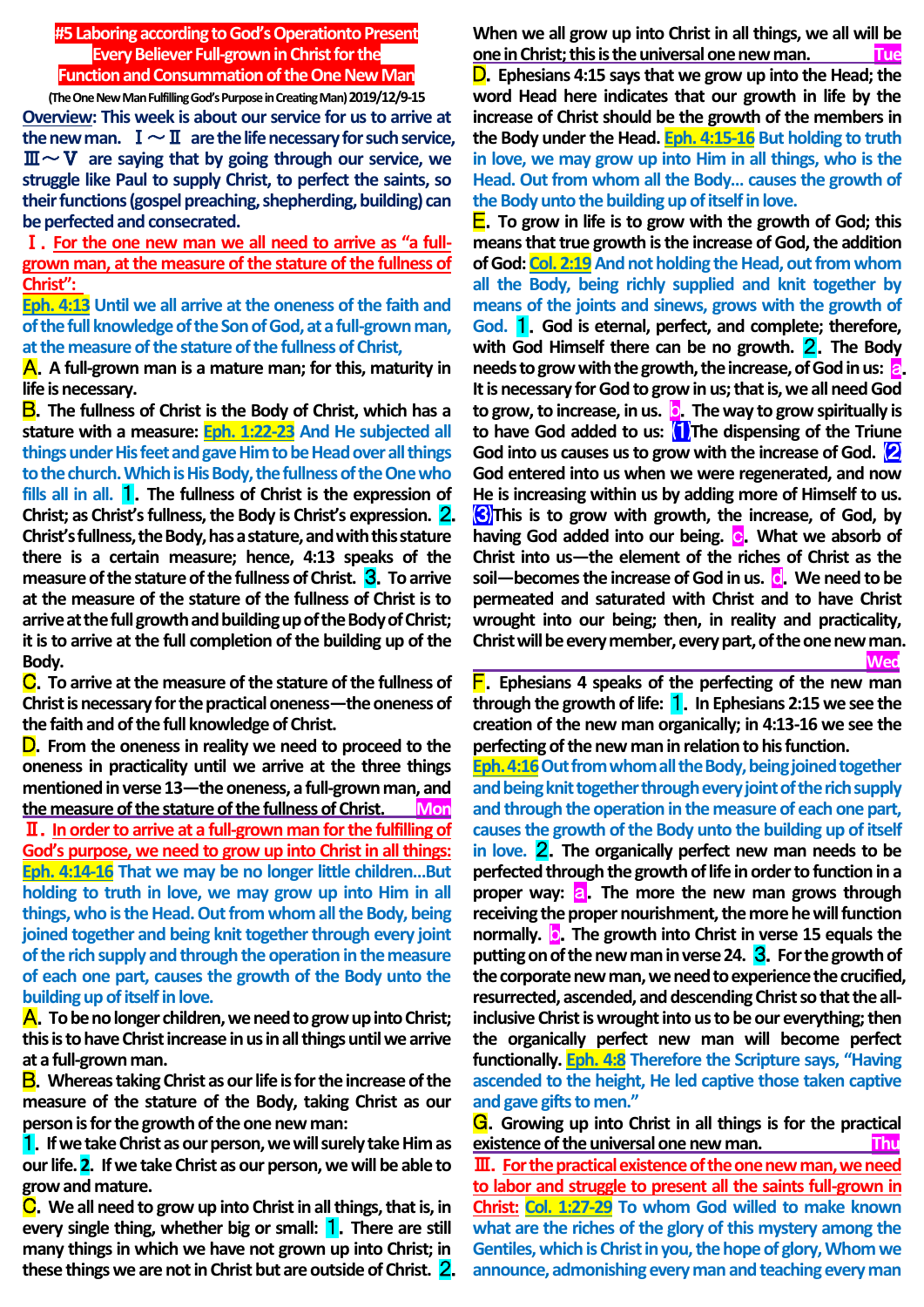**in all wisdom that we may present every man full-grown in Christ; For which also I labor, struggling according to His operation which operates in me in power.**

A.**Paul's ministry was to dispense Christ into others so that they would be perfect and complete by maturing in Christ unto full growth.**

B.**Our goal in preaching the gospel to sinners and in fellowshipping with the saints is to minister Christ into them so that they may mature in Him and be presented full-grown in Him; this is for the growth of the new man.**

C.**Presenting others full-grown in Christ is a very difficult task; this task can be accomplished only by labor in which we struggle according to the operation of God.**

D.**What Paul did in struggling to present others full-grown in Christ is an example of laboring to perfect the saints for the building up of the Body of Christ:** Fri

1.**In His recovery the Lord desires to recover the perfecting of all the members of the Body of Christ.**

**Eph. 4:11-12And He Himself gave some as apostles…For the perfecting of the saints unto the work of the ministry, unto the building up of the Body of Christ, 16 …all the Body…causes the growth of the Body unto the building up of itself in love.** 2.**Paul's thought concerning the perfecting of the saints is that God's intention is to have every believer able to do the things that the gifted persons do.** 3.**The Lord wants to recover the perfecting of the saints so that each one part of the Body of Christ may do the work of the ministry by operating in its measure for the building up of the organic Body of Christ.**

Ⅳ.**When the one new man was created in our spirit through regeneration, it was complete as far as organs are concerned; however, because the new man has not yet been completed in function, there is the need for growth and renewing:**

A.**The growth of the new man results in the function of the new man.**

B.**As long as the new man is short of growth and renewing, it will be lacking in function.**

C.**The one new man needs to grow and develop; as a result, the one new man will be perfect in function.**

Ⅴ.**The New Jerusalem will be the final consummation of the universal one new man:**

A.**God's goal is to have the universal one new man, which ultimately will consummate in the New Jerusalem.**

B.**When we are in the New Jerusalem, we will enjoy the life of the universal one new man.**

C.**Today we may have a foretaste of the consummation of the one new man by setting our mind on the things above and by giving a free way for the new man in our spirit to**  spread into our whole being.

**Crucial Point**⑴**:The experience of growing up into Christ in all things to arrive at the oneness in practicality perfects the believers and is able to make you an excellent manager in your company**

**OL1: From the oneness in reality we need to proceed to the oneness in practicality until we arrive at the three things mentioned in verse 13—the oneness, a full-grown man, and the measure of the stature of the fullness of Christ.OL2: There are still many things in which we have not grown up into Christ; in these**  **things we are not in Christ but are outside of Christ.OL3: When we all grow up into Christ in all things, we all will be one in Christ; this is the universal one new man.**

**According to 4:13, the saints need to be perfected until they arrive at three things: at the oneness of the faith and of the full knowledge of the Son of God, at a full-grown man, and at the measure of the stature of the fullness of Christ. Then we shall be no longer babes tossed by waves and carried about by every wind of teaching. Instead, we shall hold to truth in love so that we may "grow up into Him in all things, who is the Head, Christ" (v. 15). The more we grow, the more we shall drop our doctrines. After someone is saved, he needs to have Christ ministered to him as his spiritual food and drink. This will cause him to grow. As he grows, he will gradually lay aside his doctrinal concepts.**

**[In Ephesians 4:15] all things means every single thing, whether big or small; we must grow up into Christ in all things. Even today there are still many things in which we are not in Christ but are outside of Christ. We need to grow up into Christ in all things, both big and small. You have Christ in you, but there are still many things in you that have not grown up into Christ. This is entirely a matter of the Spirit. To grow up into Christ is to grow up into the Spirit. Your speaking must be in the Spirit; your actions, your adornment, and your attire must all be in the Spirit; your dealings with others, your managing of affairs, and the way you treat people must be in the Spirit. You need to get into the Spirit in all things.**

## **Application to young working saints and graduate students**

**The young working saints need to specialize their particular field at work and should become the specialist in that field. By around 35 years old, you should decide your own field. And then there are two paths, the path to be a senior specialist who specifies that field, or the path to be a manager who puts the specialists together. Christians are those who reign in life as kings, please seek the path of management if possible around 35 years old. Rom. 5:17 …much more those who receive the abundance of grace and of the gift of righteousness will reign in life through the One, Jesus Christ.**

**As a Christian, you should grow up into the Head, Christ, in all things of your business life, the big things and small things. For instance, you should grow up into Christ in big things, like changing the job. And also in small things, for instance brothers have to take the packed train every day to go to office. And you need to pray not to fall into temptation since you'll be so close to women in the crowded train. Then sisters may have jealousy over a colleague who got engaged to a man who works in a good company. The sisters then need to put their jealousy onto the cross by calling on the name of the Lord. These are the small things in the daily living. In these small things, you grow up into Christ. Actually you haven't grown up into Christ in many things yet, so grow up in every and each thing.**

**By the growth like this, you can proceed on from the**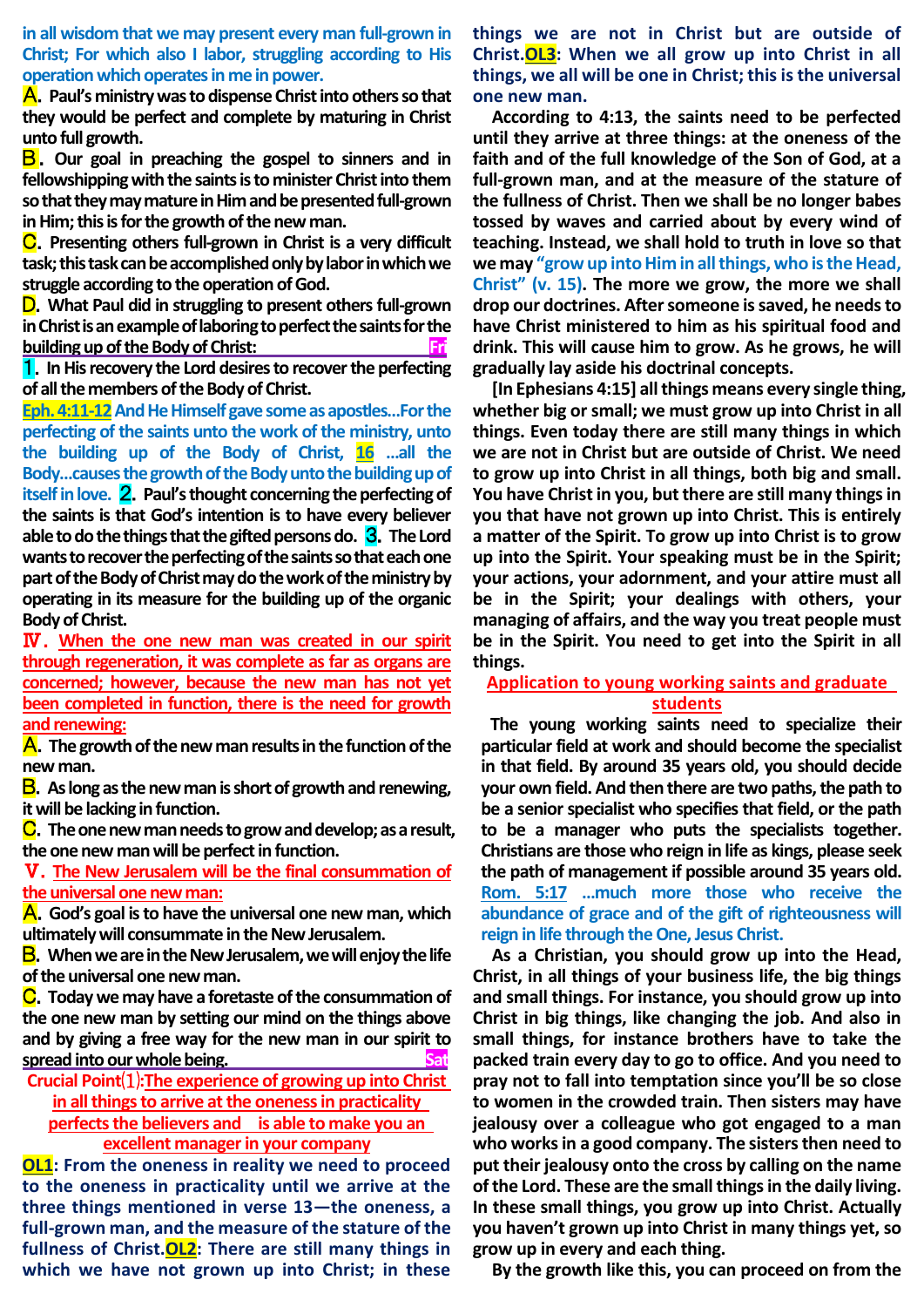**oneness in reality to the oneness in practicality. This shows that the growth swallows up human concepts, habits, doctrines that cause difference and enmity and causes everyone into oneness. This experience of attaining the oneness in practicality in the church life will help you greatly to put your team together as a manager. Because this world, under the influence of Satan, has strong tendency of being divided, even a small organization can be scattered into pieces by making various groups. But God gather people together and make them one. If you pray and make Christ your wisdom, you will become a good manager with ability to unify the team**

**Prayer** : **"Oh Lord Jesus, I can attain the oneness by growing into the Head, Christ, in all things, big or small. This is related to the teambuilding in the company. Let me stand against Satan's dividing power and make me a manager with ability of making one by being gathered.**

**Crucial Point**⑵**: For perfecting the one new man,experience**  dispensing, growing, functioning in the church life

**OL1: To grow in life is to grow with the growth of God; this means that true growth is the increase of God, the addition of God. OL2: The more the new man grows through receiving the proper nourishment, the more he will**  function normally. OL3: The growth into Christ in Ephesians **4:15 equals the putting on of the new man in verse 24.**

**Eph. 4:15 But holding to truth in love, we may grow up into Him in all things, who is the Head, Christ, 24 And put on the new man, which was created according to God in righteousness and holiness of the reality.**

**Through holding Christ as the Head, we become conscious of the Body. Experiencing the Body life, we absorb the riches out from the Head. These riches are the very elements of God which become in the members of the Body the increase of God by which the whole Body grows. Therefore, the growth of the Body is the product of enjoying Christ, holding Him as the Head, and absorbing His riches.**

**The work of assimilation is a good illustration of dispensing. Immediately after eating, the fine work of dispensing begins in order to dispense the food into the cells, fibers, and tissues of our being. In the same way, the dispensing of the Triune God is to make the processed and consummated Triune God the very constitution of our being. This fine work of dispensing continues day by day.**

**The dispensing of the Triune God into us causes us to grow with the increase of God. For anything to grow it must increase with some element or substance. Human beings grow by the food they take in. If you do not eat anything, you cannot grow. We Christians grow with the increase, the surplus, the addition, of God. …However, the amount of God that each brother or sister has differs. …To have the Lord increase within us, we must come to the Word of God to eat each day.**

**Through the growth spoken of in Ephesians chapter 4, the new man comes into function. Through the operation in the measure of each part, the Body grows unto the building up of itself in love. The creation of the new man was the responsibility of the Lord alone. We have nothing whatever to do with this. But we must fulfill our** 

**responsibility to perfect the new man through nourishing and cherishing. As the new man is perfected in this way, he grows and becomes perfect functionally.… The new man can become perfect in relation to his functions only through receiving the proper nourishment.**

**Application to young people and college students**

**Eating food is the dispensing of food into the body. Food supplies metabolically the elements of the body, such as protein and fat, and supplies carbohydrate, the source of energy for body. When you are participating in the divine dispensing in the morning revival, prayers, meetings, gospel preaching, and shepherding, the same things are happening in our spirit and soul.**

**Keywords for church life are dispensing, growing and functioning.** 

**"Dispensing": First of all, eat and drink Christ and enjoy Him to participate in the d ivine dispensing. In order to participate in the dispensing richly, you need to take any chances to participate in the dispensing, such as morning revival, meeting, gospel preaching, shepherding others, and serving, where you exercise your spirit, love the Lord, open your heart to the Lord, and set your mind on spirit.**

**"Growing":Once you enjoy the dispensing, you can grow. In order to grow under dispensing, please train yourself to fellowship with the Lord. The beginning of fellowshipping with the Lord is pray-reading the Word. By pray-reading the Word, you can learn to fellowship with the Lord personally and intimately, and then you can develop your intimate fellowship with the Lord in your daily life. As an example, 2Cor. 4:16 tells us, "Therefore we do not lose heart". You may fellowship with the Lord, such as: "O Lord Jesus.Brother Paul charged us not to lose heart. Even Paul did experienced many sufferings, he did not lose his heart but instead burnt in spirit and advanced forward. However, my actual life is very far from Paul's life. In many situations, I lose my heart and murmur. I accept this word in faith. When I almost lose my heart, I will pray to myself, 'Therefore I do not lose heart'. In my daily life, may I experience growth under the God's dispensing."**

**"Functioning"**: **You may grow to be complete functionally. Being complete functionally means, (1) preaching gospel, (2) shepherding others, (3) prophesying, (4) perfecting new believers, and (5) building up to arrive at the practical oneness. To put it simply, you need to advance in functioning for BNPB (Begetting, Nourishing, Perfecting and Building).** 

## **Crucial Point**⑶**: Service to struggle according to the operation of God until the new ones be full-grown in the function.**

**OL1:** Our goal in preaching the gospel to sinners and in **fellowshipping with the saints is to minister Christ into them**  so that they may mature in Him and be presented full-grown in Him; this is for the growth of the new man. **OL2**: Presenting **others full-grown in Christ is a very difficult task; this task can be accomplished only by labor in which we struggle according to the operation of God. OL3: The growth of the new man results in the function of the new man. As long as the new man is short of growth and renewing, it will be lacking in function.**

**Eph. 4:11-12And He Himself gave some as apostles …, For**